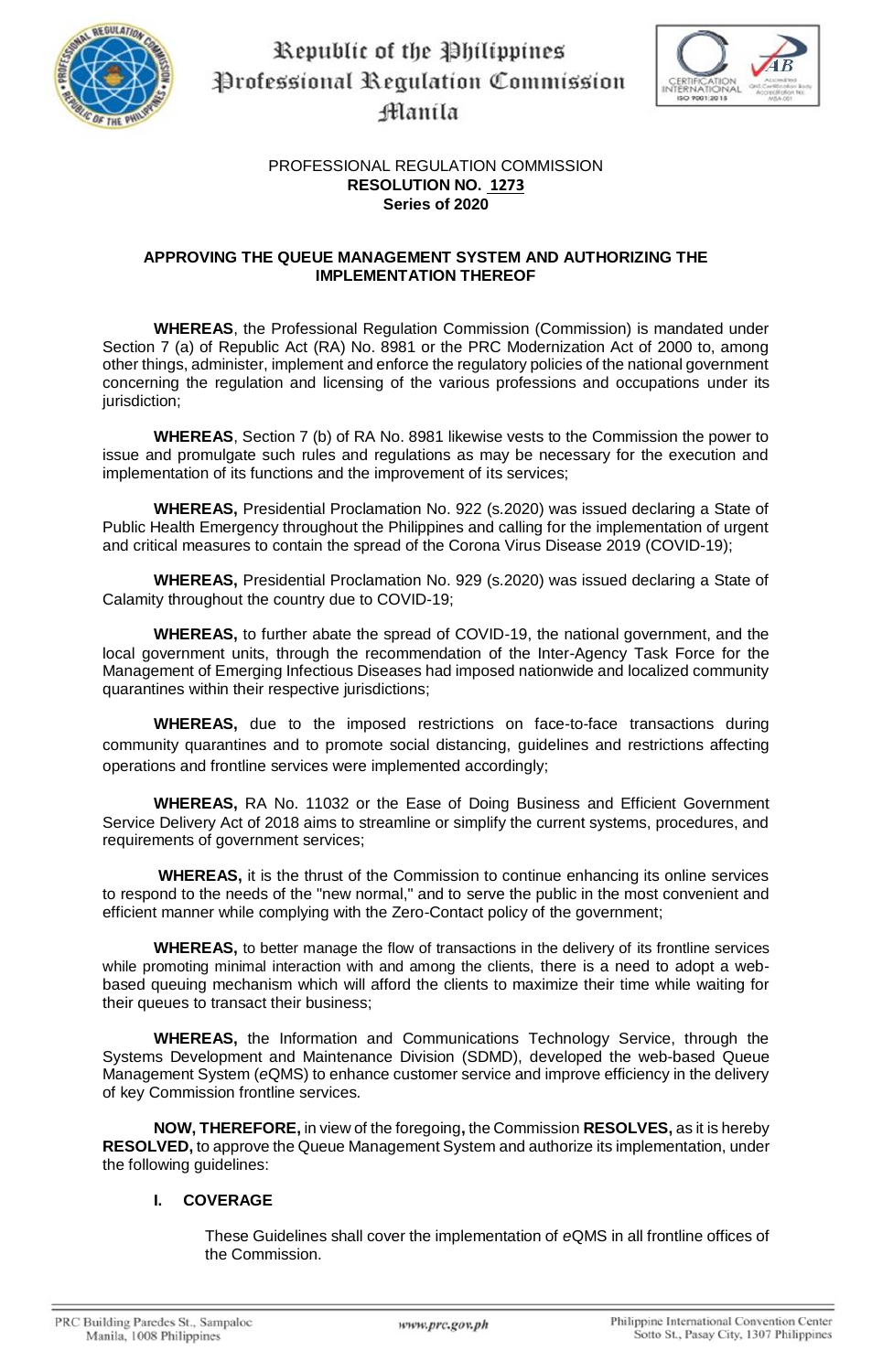# **II. OBJECTIVES**

These Guidelines aim to assist the administrator and relevant users of the *e*QMS by providing the standard procedures and protocols that are to be observed for implementation purposes.

#### **III. ADMINISTRATIVE GUIDELINES FOR THE** *e***QMS**

- **A.** The *e*QMS shall be immediately deployed to all ROs upon approval of this Resolution.
	- 1. Upon the approval of the Director/Officer-in-Charge (OIC) of the Information and Communications Technology Service (ICTS), access codes shall be given to designated officials and employees in the frontline offices. The Database Management Systems Division (DMSD) shall be responsible for processing all access code requests.
	- 2. Access code shall be for the official use of the employee/s whose account name/s and password/s are enrolled in the *e*QMS.
	- 3. All personnel authorized to access *e*QMS shall not let any other employees/persons have his/her access code nor let anyone use his/her account.
	- 4. Any violation hereof shall be a valid ground for the QMS to cancel the access given.
- **B.** The ICTS shall facilitate a training to all Directors and RO Information Technology Officers upon deployment of the system.
- **C.** Regional IT Officers shall ensure that all types of transactions or tasks being catered to by their respective offices/service centers are properly configured and available in the *e*QMS. This includes creating virtual offices, setting of ticket limit per day, and marking transaction types or tasks as active.
- **D.** Computer kiosk/s shall also be made available on-site for use of clients who have no means of securing a virtual ticket from the *e*QMS website.
- **E.** If applicable, a TV monitor shall be made available on the appointment place to display pending tickets.
- **F.** Frontline officers or processors may pull queuing ticket numbers from the system. Queueing numbers that are due for processing shall be called to alert those in the waiting area;
- **G.** Should the clients fail to appear when their queueing number is called, it shall be under the discretion of the concerned office/service center whether to still entertain said clients even after their number is called or to require them to get another ticket.
- **H.** The availability of *e*QMS shall depend on the operating hours of each appointment place.
- **I.** In case technical problems in the utilization or use of the *e*QMS, the ICTS through the SDMD, shall facilitate the conduct of troubleshooting and shall extend assistance to ROs.

#### **IV. PROCEDURAL GUIDELINES OF THE QUEUE MANAGEMENT SYSTEM**

#### **A. SECURING A TICKET**

- a. Clients shall be required to proceed to qms.prc.gov.ph and select their appointment place. The link shall also be made visible at the PRC website for easy reference;
- b. Clients shall be required to select the task/transaction type to get a ticket from and input their full name as appearing in their legal documents/valid IDs;
- c. Should the clients' name appear with a ticket name different from their name as reflected in their legal documents / valid IDs, they shall be required to get a new ticket number indicating their full name as reflected in their legal documents / valid IDs;